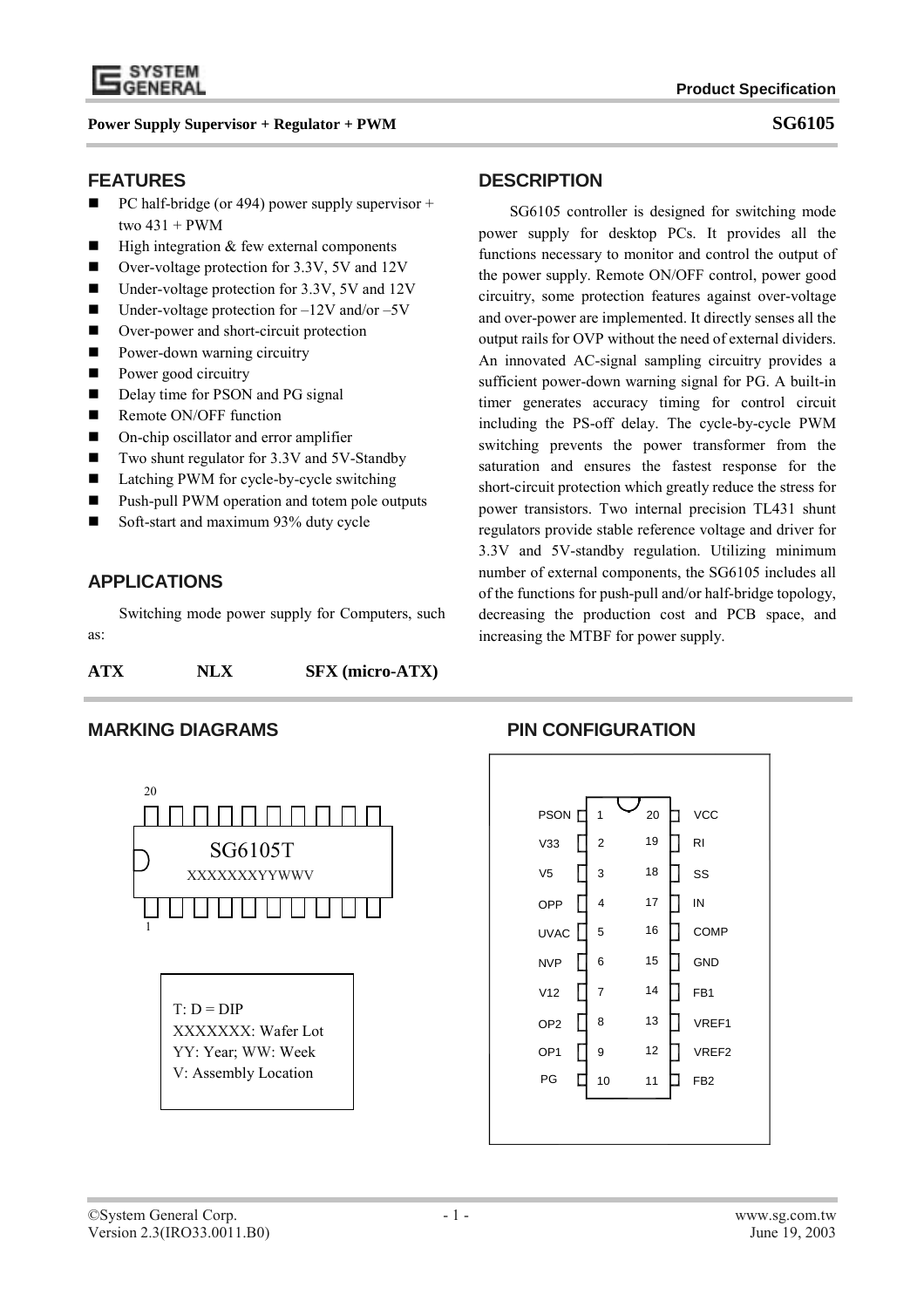

# **ORDERING INFORMATION**

| <b>Part Number</b> | Package    |
|--------------------|------------|
| SG6105D            | 20-Pin DIP |

# **PIN DESCRIPTIONS**

| Name            | Pin | <b>Type</b>   | Function                                                                                                    |
|-----------------|-----|---------------|-------------------------------------------------------------------------------------------------------------|
| <b>VCC</b>      | 20  | Supply        | Supply voltage. $4.5V \sim 5.5V$ . It is connected to 5V-standby.                                           |
| PG              | 10  | Logic output  | Power Good logic output, 0 or 1 (open-collector). $PG = 1$ means that the power is good for operation.      |
|                 |     |               | The PG delay is 300 msec.                                                                                   |
| V33             | 2   | Analog input  | 3.3V over-voltage/under-voltage control sense input.                                                        |
| V <sub>5</sub>  | 3   | Analog input  | 5V over-voltage/under-voltage control sense input.                                                          |
| V12             | 7   | Analog input  | 12V over-voltage/under-voltage control sense input.                                                         |
| <b>OPP</b>      | 4   | Analog input  | Over-power sense input. This pin is connected to driver transformer or the output of current                |
|                 |     |               | transformer. When not in use, this pin should be grounded.                                                  |
|                 |     |               | Remote On/Off logic input for CPU or controller. Turn on/off the PWM Output after the 7.5 msec / 26         |
| <b>PSON</b>     |     | Logic input   | msec delay.                                                                                                 |
|                 |     |               | $PSON = 0$ means that the main SMPS is operational.                                                         |
|                 |     |               | $PSON = 1$ means that the main SMPS is off and the latch is reset.                                          |
| <b>NVP</b>      | 6   | Analog input  | The protection input for negative output, such as $-12V$ and/or $-5V$ . Trip voltage = 2.1V.                |
| <b>UVAC</b>     | 5   | Analog input  | AC fail detection, detect main AC voltage under-voltage and/or failure.                                     |
| <b>COMP</b>     | 16  | Analog output | Error amplifier output and the input of the PWM comparator.                                                 |
| ${\rm IN}$      | 17  | Analog input  | The negative input of error amplifier. The positive input of error amplifier is a 2.5V reference voltage.   |
| <b>SS</b>       | 18  | Analog input  | The soft-start. It is settable through external capacitor. The current source output at this pin is 8uA and |
|                 |     |               | the voltage is clamped at 2.5V.                                                                             |
| OP1/OP2         | 9/8 | Analog output | The totem-pole output drivers of push-pull PWM. The output are enabled (low) only when the NAND             |
|                 |     |               | gate inputs are high, the maximum duty cycle on an output (OP1 or OP2) is 46%.                              |
| FB1             | 14  | Analog output | Output for first converter regulation loop.                                                                 |
| VREF1           | 13  | Analog input  | Reference comparison input for first converter regulation loop. 2.5V.                                       |
| FB <sub>2</sub> | 11  | Analog output | Output for second converter regulation loop.                                                                |
| VREF2           | 12  | Analog input  | Reference comparison input for second converter regulation loop. 2.5V.                                      |
|                 |     | Program.      | Connected to external resistor for the reference setting.                                                   |
| RI              | 19  | Analog input  | $RI = 75k$ ohms.                                                                                            |
| <b>GND</b>      | 15  | Supply        | Ground.                                                                                                     |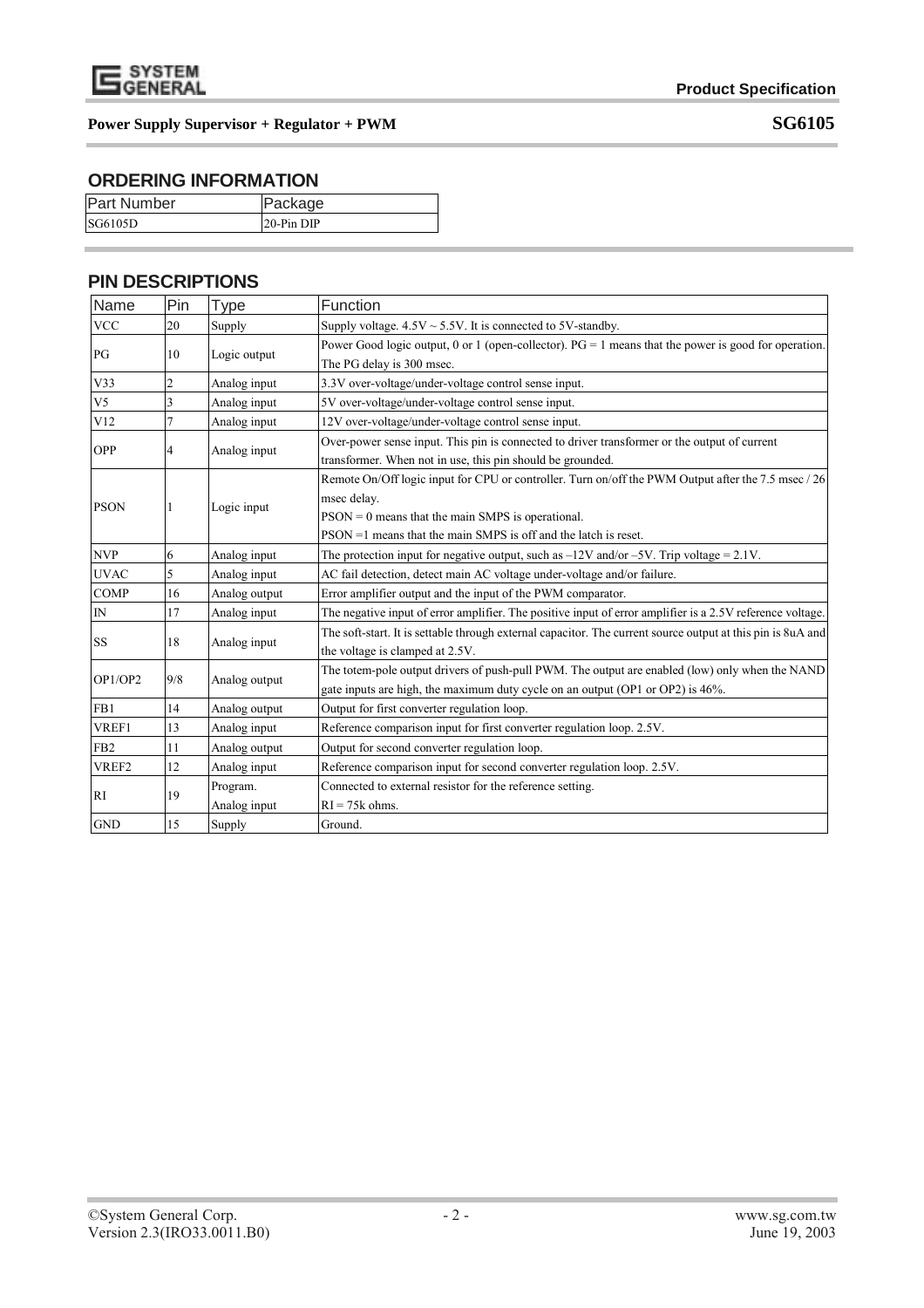

# **BLOCK DIAGRAM**

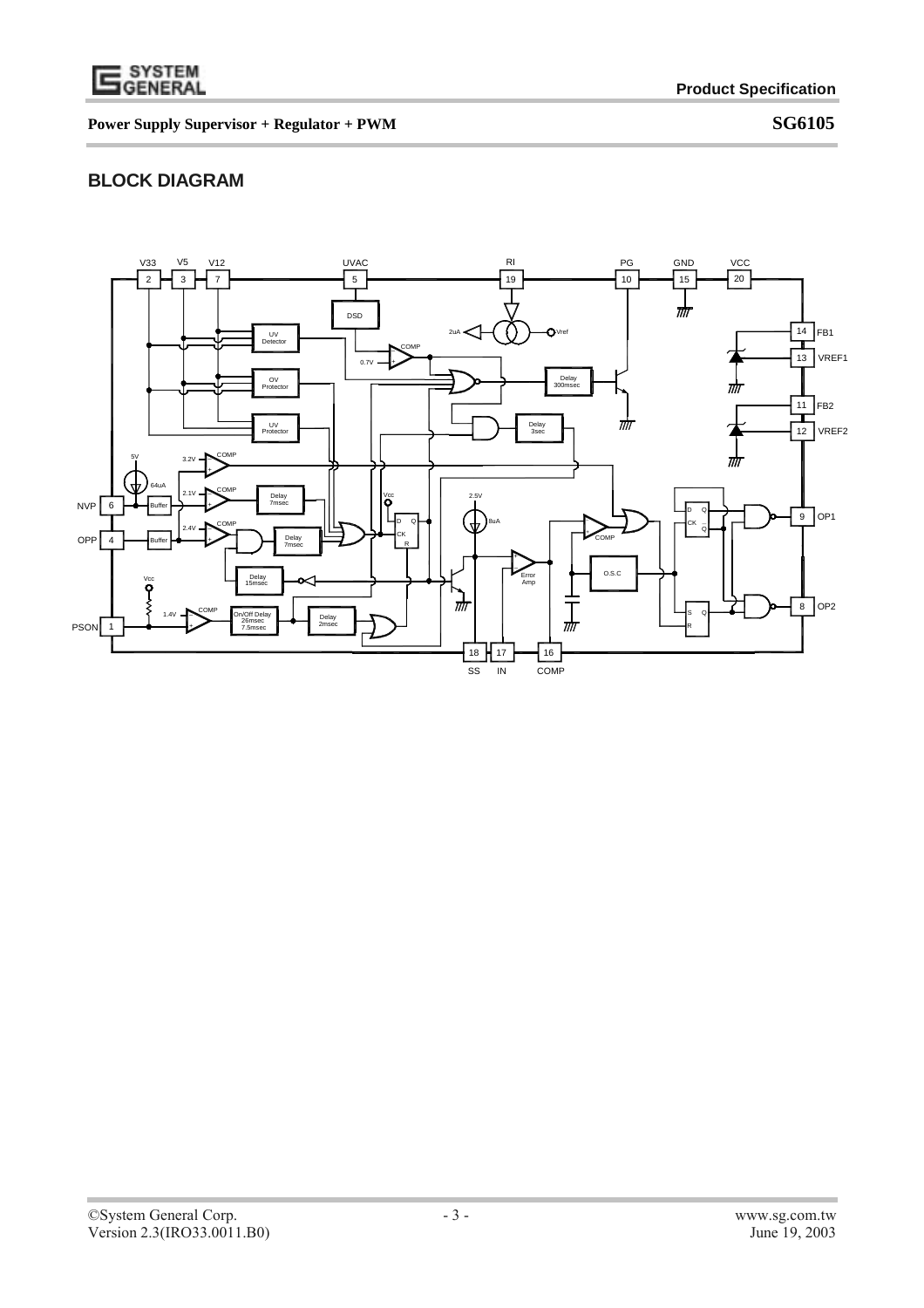

## **TIMING DIAGRAM**

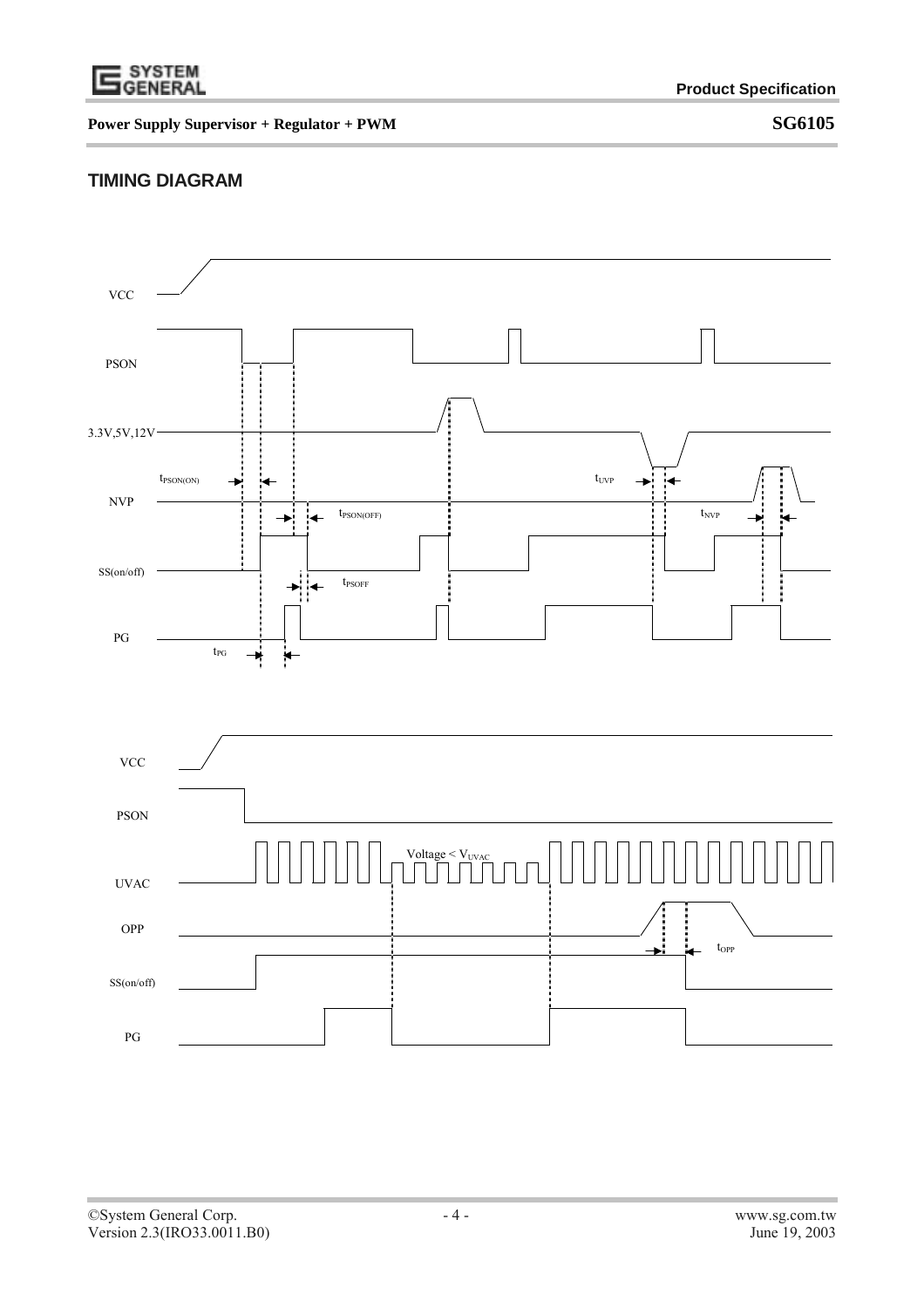

# **ABSOLUTE MAXIMUM RATINGS**

| Symbol                                   | Parameter                                       | Value           | Unit          |
|------------------------------------------|-------------------------------------------------|-----------------|---------------|
| $V_{CC}$                                 | DC Supply Voltage at Pin 20                     | 16              |               |
| $V_{FB}$                                 | Shunt Regulator Output at Fb1, Fb2 Pins         | 16              |               |
| $\ensuremath{\mathrm{I}_{\mathrm{OUT}}}$ | Output Current at PG, Fb1, Fb2 Pins             | 30              | mA            |
| $P_{D,25}$                               | Power Dissipation ( $T_A = 25^\circ \text{C}$ ) | 1.5             | W             |
| $P_{D,90}$                               | Power Dissipation ( $T_A = 90^\circ \text{C}$ ) | 0.5             | W             |
| $T_{STG}$                                | Storage Temperature Range                       | $-55$ to $+150$ | $\sim$        |
| $R_{\theta JA}$                          | Thermal Resistance, Junction-To-Air             | 82.5            | $\degree$ C/W |
| $T_{J,MAX}$                              | <b>Operating Junction Temperature</b>           | 150             | °C            |
| $T_{A,MAX}$                              | <b>Operating Ambient Temperature</b>            | $-30$ to $+125$ | $\sim$        |
| $T_{L}$                                  | Lead Temperature (Soldering, 10sec)             | 260             | $\sim$        |
|                                          | ESD Capability, HBM model                       | 3.0             | kV            |

Note: All voltage values, except differential voltage, are with respect to network ground terminal.

## **RECOMMENDED OPERATING CONDITIONS**

| Symbol       | Parameter                                  | <b>Value</b>   | Unit |
|--------------|--------------------------------------------|----------------|------|
| $V_{CC}$     | DC Supply Voltage at Pin 20                | 4.5 to 5.5     |      |
| $V_{FB}$     | Shunt Regulator Output at Fb1, Fb2 Pins    | 4 to 16        |      |
| <b>TOPER</b> | <b>Operating Ambient Temperature Range</b> | $-25$ to $+85$ |      |

# **ELECTRICAL CHARACTERISTICS (** $V_{CC}$  **= 5V, T<sub>A</sub> = 25°C)**

| Symbol                          | Parameter                                   | <b>Test Condition</b> | Min. | Typ. | Max. | Unit |
|---------------------------------|---------------------------------------------|-----------------------|------|------|------|------|
| $I_{CC}$                        | <b>Total Supply Current</b>                 | PG High               |      |      | 10   | mA   |
| $V_{OVP1}$                      | Over-Voltage Protection 3.3V                |                       | 3.9  | 4.1  | 4.3  | V    |
| $V_{OVP2}$                      | Over-Voltage Protection 5V                  |                       | 5.8  | 6.1  | 6.5  | V    |
| $V_{OVP3}$                      | Over-Voltage Protection 12V                 |                       | 13.9 | 14.5 | 14.9 | V    |
| $V_{UVP1}$                      | Under-Voltage Protection 3.3V               |                       | 2.0  | 2.6  | 2.8  | V    |
| $V_{UVP2}$                      | Under-Voltage Protection 5V                 |                       | 3.0  | 3.6  | 3.9  | V    |
| $V_{UVP3}$                      | Under-Voltage Protection 12V                |                       | 6.0  | 7.2  | 8.0  | v    |
| $V_{UVS1}$                      | Under-Voltage Sense 3.3V for PG Low         |                       | 2.5  | 2.8  | 3.0  | V    |
| $V_{UVS2}$                      | Under-Voltage Sense 5V for PG Low           |                       | 4.0  | 4.3  | 4.5  | V    |
| $\rm V_{UVS3}$                  | Under-Voltage Sense 12V for PG Low          |                       | 9.4  | 10.1 | 10.4 | V    |
| $\mathrm{V_{OPPS}}{}^{*\!-\!1}$ | Over-Power Protection.                      | $V_{UVAC} = 1.5V$     | 2.02 | 2.4  | 2.66 | V    |
| $\rm V_{\rm NVP}$               | Negative Voltage Protection: Voltage Level  |                       | 2.0  | 2.1  | 2.2  | v    |
| $I_{NVP}$                       | Negative Voltage Protection: Source Current | $RI = 75k\Omega$      | 57   | 64   | 72   | uA   |
| $t_{OVP}$                       | Timing for Over-Voltage Protection          | $RI = 75k\Omega$      | 0.37 | 0.7  | 1.35 | ms   |
| $t_{UVP}$                       | Timing for Under-Voltage Protection         | $RI = 75k\Omega$      | 0.8  | 2.4  | 3.75 | ms   |
| $t_{\rm UVS}$                   | Timing for Under-Voltage Sense for PG Low   | $RI = 75k\Omega$      | 0.37 | 1.2  | 1.88 | ms   |
| $t_{OPP}$                       | Timing for Over-Power-Protection            | $RI = 75k\Omega$      | 3.3  |      | 11.3 | ms   |
| $t_{NVP}$                       | Timing for Negative Voltage Protection      | $RI = 75k\Omega$      | 3.3  |      | 10.2 | ms   |

Note  ${}^{*1}$ :  $V_{OPPS} = (2/3) \times V_{OPP} + (1/3) \times V_{UVAC}$ ;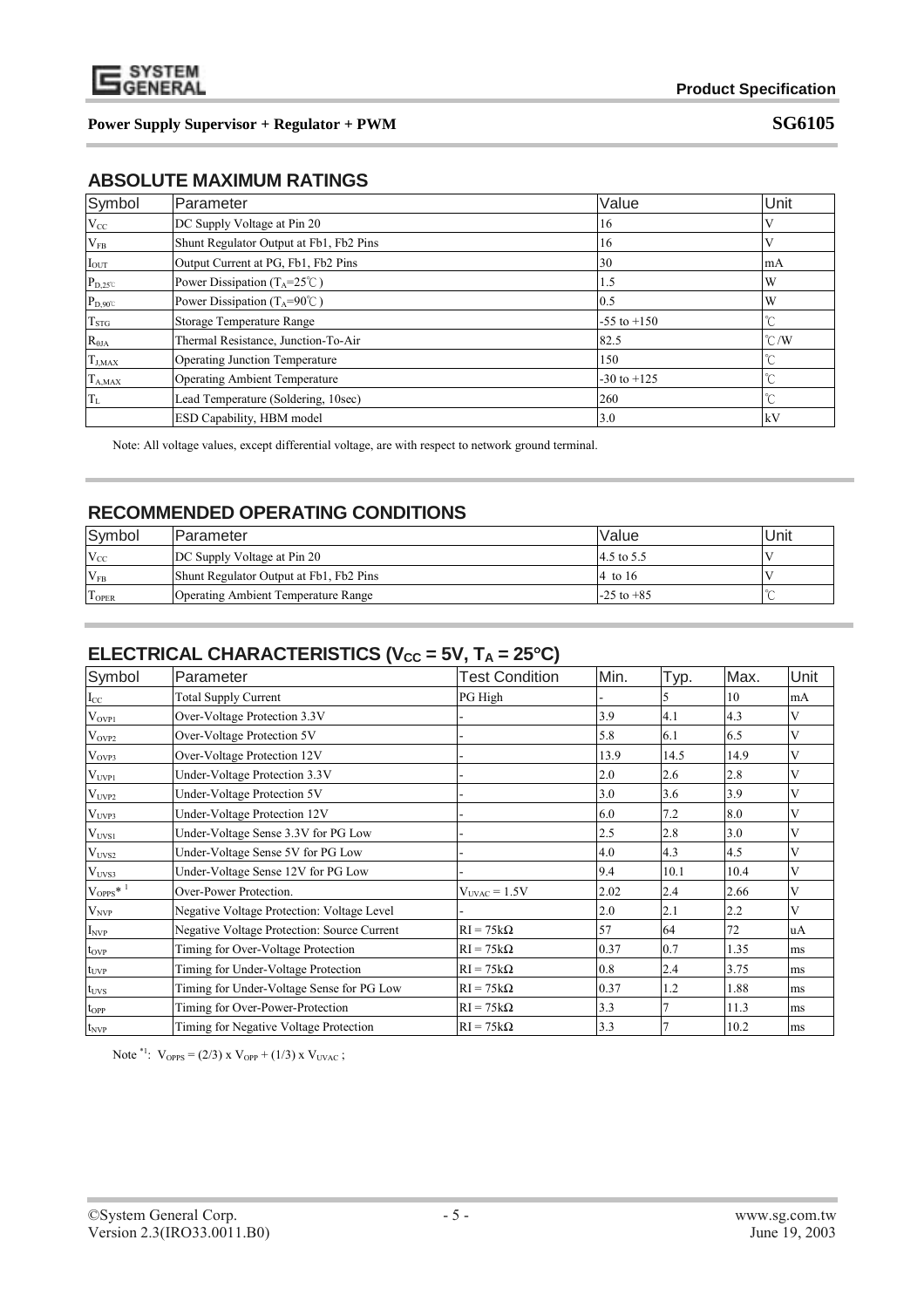

# **Shunt Regulator (FB1, VREF1, FB2, VREF2)**

| Symbol                        | <b>IParameter</b>                        | <b>Test Condition</b>                               | Min.  | Typ. | Max.  | Unit |
|-------------------------------|------------------------------------------|-----------------------------------------------------|-------|------|-------|------|
| $V_{REF}$                     | Reference Voltage                        | $I_{FB} = 0.5 \text{mA}, T_A = 25^{\circ} \text{C}$ | 2.475 | 2.5  | 2.525 |      |
| $V_{DEV, I}$ *2               | Deviation of $V_{RFF}$ Over Load Current | $I_{FB} = 0.5 \text{mA}$ to 10 mA                   |       |      | 20    | mV   |
| $V_{DEV, T}$ *2               | Deviation of $V_{REF}$ Over Temperature  | $T_A = -25^{\circ}$ to 85 °C                        |       | 10   | 30    | mV   |
| $*2$<br>$R_{\text{EGLI-FB}}$  | Line Regulation                          | $14 < V_{FB} < 16V$                                 |       |      |       | mV/V |
| $*2$<br>$I_{\text{OUT-FB}}^*$ | Output Sinking Current Capability        | $V_{FB} > 2V$                                       | 10    |      |       | lmA  |

Note  $*$ <sup>2</sup>: Not tested in production test.

## **Power Good Section**

| Symbol         | Parameter                            | <b>Test Condition</b> | Min. | Typ.             | Max. | Unit           |
|----------------|--------------------------------------|-----------------------|------|------------------|------|----------------|
| $t_{\rm PG}$   | Timing for PG Delay                  | $RI = 75k\Omega$      | 200  | 300              | 400  | ms             |
| $V_{UVAC}$     | UVAC Voltage Sense for PG            |                       | 0.65 | $\overline{0.7}$ | 0.75 |                |
| $t_R^{\ast 2}$ | PG Good Output Rising Time           | $C_L = 100pF$         |      |                  |      | lus            |
| $t_F^{\ast 2}$ | PG Good Falling Time                 | $C_L = 100pF$         |      | 300              |      | Ins            |
| $V_{OL2}$      | Power Good Output Saturation Level   | $I_{PG} = 5mA$        |      |                  | 0.5  |                |
| $I_{ON2}$      | Power Good Leakage Current Collector | $V_{PG} = 5V$         |      |                  |      | $\mathbf{u}$ A |

## **Remote On/Off**

| Symbol                       | lParameter                        | <b>Test Condition</b> | Min. | Typ. | Max. | Unit |
|------------------------------|-----------------------------------|-----------------------|------|------|------|------|
| $V_{PSON}$                   | <b>PSON</b> Input Threshold Level |                       |      | 1.4  | 2.0  |      |
| I <sub>PSON</sub>            | Remote Input Driving Current      |                       |      |      | 0.5  | mA   |
|                              | Timing PSON to On/Off             |                       |      |      |      |      |
| $t_{\text{PSON}(\text{ON})}$ | On                                | $RI = 75k\Omega$      |      | 26   | 45   | ms   |
| $t_{\text{PSON(OFF)}}$       | Off (PS-off)                      |                       |      | 7.5  | 28.8 |      |
| <b>t</b> <sub>PSOFF</sub>    | Timing PG low to Power Off        | $RI = 75k\Omega$      | د.   |      | 6.3  | ms   |

# **Error Amplifier**

| Symbol                              | <b>Parameter</b>             | <b>Test Condition</b> | Min. | $\sqrt{v}$ | Max. | Unit       |
|-------------------------------------|------------------------------|-----------------------|------|------------|------|------------|
| $V_{2.5}$                           | Reference Voltage            |                       | 2.45 | 2.5        | 2.55 |            |
| ${{\bf I}_{\rm IB}}^{*2}$           | Input Bias Current           |                       |      |            | 0.1  | -luA       |
| $\ast$ 2<br>$A_{VOL}$               | Open-Loop Voltage Gain       |                       | 50   | <b>60</b>  |      | dB         |
| $\mathrm{BW}$ $^\ast$ $^\mathrm{2}$ | Unity Gain Bandwidth         | -                     | 0.3  |            |      | <b>MHz</b> |
| PSRR <sup>*2</sup>                  | Power Supply Rejection Ratio |                       | 50   |            |      | dB         |

# **Oscillator Section**

| $\sim$<br><b>SVM</b><br>nbol | iere.                               | 1.1.1<br>-<br>Condition<br>es                          | Min.          | vr  | Max.          | . .<br><b>IUnit</b>  |
|------------------------------|-------------------------------------|--------------------------------------------------------|---------------|-----|---------------|----------------------|
| r<br>Fosc                    | <b>PWM</b><br>$\lrcorner$ Frequency | $- - -$<br>75kΩ<br>RI<br>$\overline{\phantom{a}}$<br>= | <sup>60</sup> | -10 | 70<br>$\cdot$ | <b>TZTT</b><br>INITZ |

#### **Soft-Start Section**

| $\overline{\phantom{0}}$<br>ivm<br>lbo'<br>∼<br>◡ | $m \wedge m$<br>⊶ו∟ו<br>ישוע | 1.711<br>ndition<br>റ<br>$\overline{\phantom{a}}$ | Min. | VD. | Max.        | Unit         |
|---------------------------------------------------|------------------------------|---------------------------------------------------|------|-----|-------------|--------------|
| <sup>1</sup> SS                                   | --<br>Charge<br>Current      | $- - -$<br>-IRi<br>–<br>A Iz<br>=<br>عدمر         | и.   |     | $\sim$<br>. | $u_{\Delta}$ |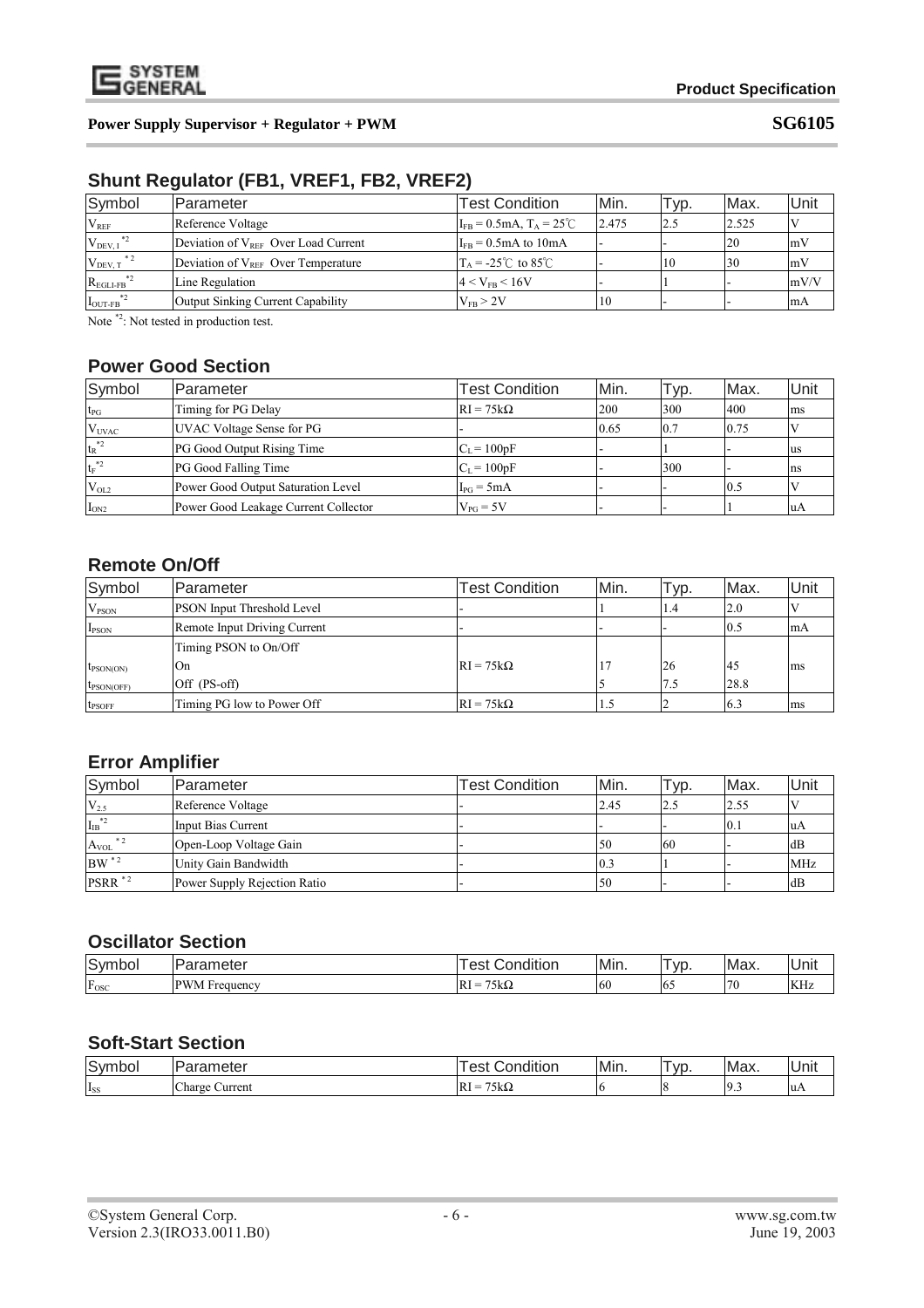

## **Comparator Section**

| Symbol | $-22$<br>$\sim$ $\sim$<br>etei | 1.1.1<br>∽<br>es:<br>idition<br>ΩF<br>$\overline{ }$ | Min. | <b>VC</b> | Max.         | <b>Unit</b>   |
|--------|--------------------------------|------------------------------------------------------|------|-----------|--------------|---------------|
| DC     | -<br>Cycle<br>Duty.            |                                                      | 10J  | . .       | $\mathbf{r}$ | $\frac{0}{6}$ |

# **PWM Output Section (OP1, OP2)**

| Symbol       | Parameter                    | <b>Test Condition</b> | lMin. | $\tau_{VD}$ | Max. | Unit |
|--------------|------------------------------|-----------------------|-------|-------------|------|------|
| $V_{OL}$     | Output Voltage Low           | $Io = 5mA$            |       |             | 10.5 |      |
| $V_{OH}$     | Output Voltage High          | $V12 = 12V$           |       |             |      |      |
| $R_{\Omega}$ | Output Impedance of $V_{OH}$ |                       | ن د   |             |      | lkΩ  |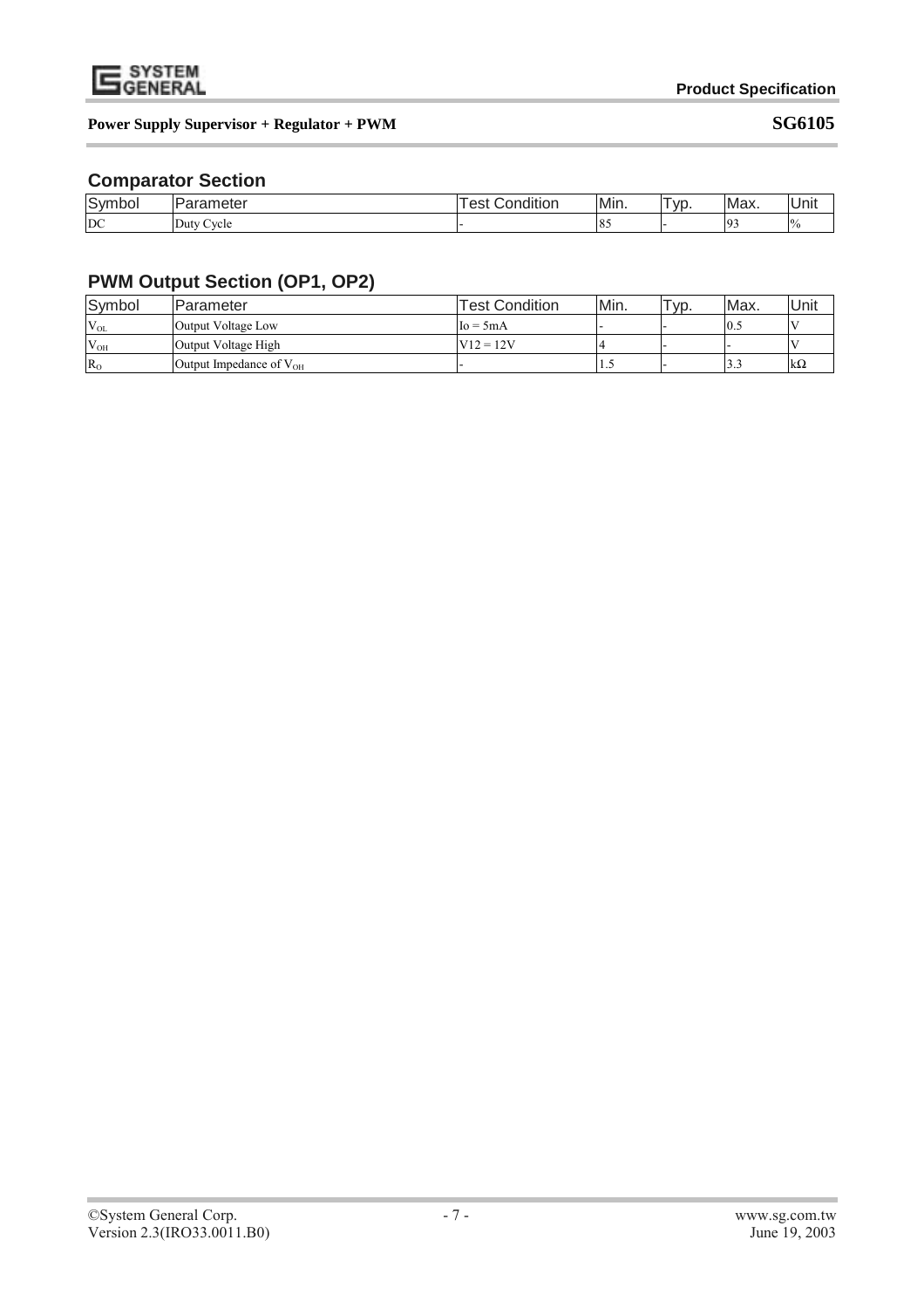

# **APPLICATION 1**

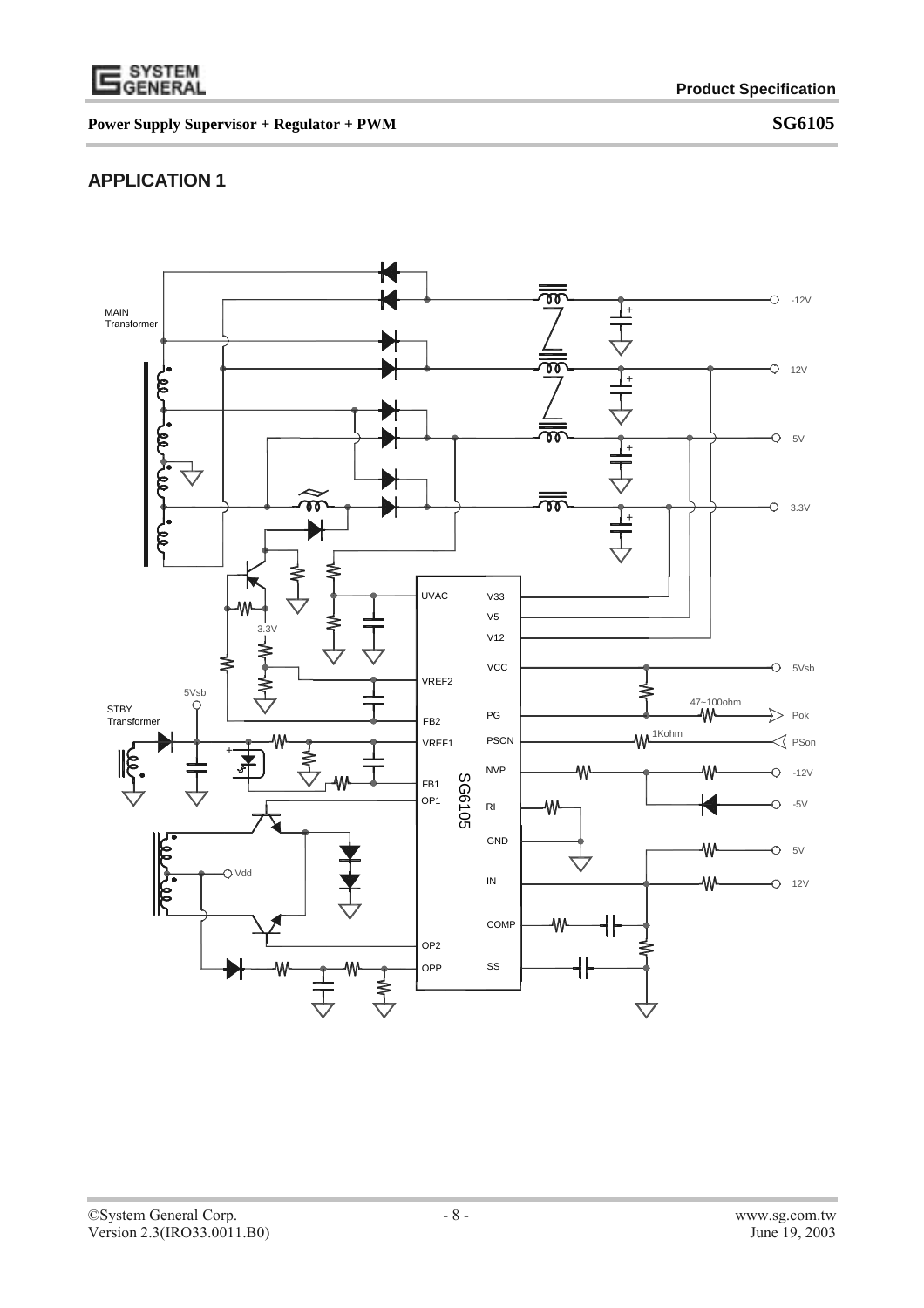

# **APPLICATION 2**

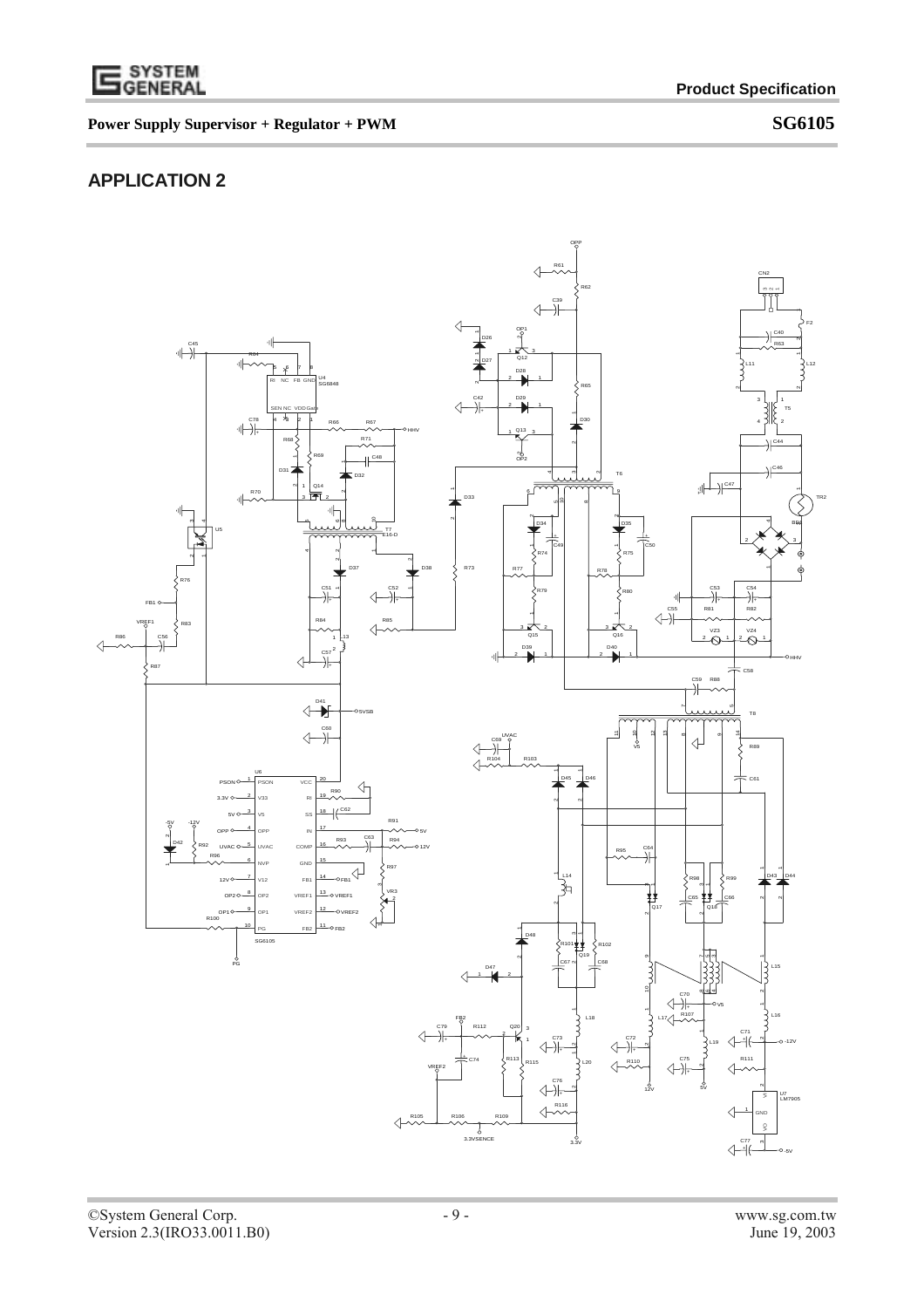

## **Example of Using SG6105 for the ATX**

## **Power Supply**

Protection against over-voltage, short-circuit and fault conditions is mandatory in PC power supplies. These protection circuits can be realized by using many discrete components and comparators, which occupy a lot of PCB space and also add to assembling costs. This single chip controller IC provides complete protection circuits, shunt regulators, and PWM control function and with less number of components. SG6105 is an ideal controller IC for PC switching mode power supplies.

The features and benefits of this device are listed below:

- Over-voltage and under-voltage protection for 3.3V, 5V and 12V without external divider
- Over-power protection.
- $\blacksquare$  UV protection for  $-12V$  and/or  $-5V$ .
- Power-down warning for power good signal.
- **Power good signal and power-fail lockup**
- Remote on/off control.
- Delay time for PSON and PS-off signal.
- Two shunt regulator for 3.3V and 5V-Standby regulation.
- Complete pulse width modulation (PWM) control circuitry.
- On-chip oscillator.
- **Programmable Soft-Start.**
- $\blacksquare$  Maximum 93% duty cycle
- **Few external components**
- **More reliable system**
- Little space on PCB
- Easy trouble-shooting and implementation

## **FEATURE DESCRIPTIONS**

- Over voltage protection can be implemented without any additional components. Over-voltage sense Levels or 3.3V, 5V, 12V are 4.1V, 6.1V, 14.5V respectively.
- Over current and/or short circuit protection can also be achieved by using over-power protection, in which OPP pin is connected to the current transformer (driver transformer).
- The power good signal is asserted to indicate the 3.3V, 5V and 12V is above the under voltage

threshold level. PG pin goes high when the above condition is reached. A 2K pull up resistor may connect to 5V.

- The VCC can be supplied from the 5V-standby. When the VCC voltage is higher than 7V, besides the shunt regulator, the circuit of SG6105 will be shutdown and reset. No extra power supply is needed.
- Two internal high precision 431 shunt regulators are built-in. It provides stable reference voltages.
- Complete PWM control circuitry including the error amplifier for push-pull or half-bridge operation.

# **Supervisory Circuit Operation**

The PC generates the remote ON/OFF logic (PSON), which is "Low" for power supply "On" and "High" to switch off the power supply. The remote ON/OFF is connected to PSON input.

## **APPLICATION GUIDES**

### **Introduction**

The application guide shows the key-feature of SG6105 and illustrates how to use in an ATX switching mode power supply (SMPS). SG6105 is suitable for half-bridge, push-pull topology. It incorporates with a 4-channel supervisor, including 5V-standby. The PWM section of SG6105 comprises a built-in 65kHz oscillator and high immunity circuits, which protect the system from noise interference and provide more noise margins for improper PCB layout. SG6105 has OVP and UVP for 12V, 5V and 3.3V. Besides, the NVP is used for negative voltage protection, such as –12V and/or –5V. The UVAC (AC fails detection) is applied to detect AC line condition. Two built-in internal precision TL431 shunt regulators can be used for 3.3V or 5V auxiliary standby power.

# **AC Fails Detection**

Through a resistor divider, UVAC is connected to the secondary power transformer for detecting the AC line condition. Once the voltage of UVAC is lower than 0.7V for a period of time, such as 200usec, the PG (power good) signal will be pulled low to indicate an AC line power-down condition. The voltage amplitude of the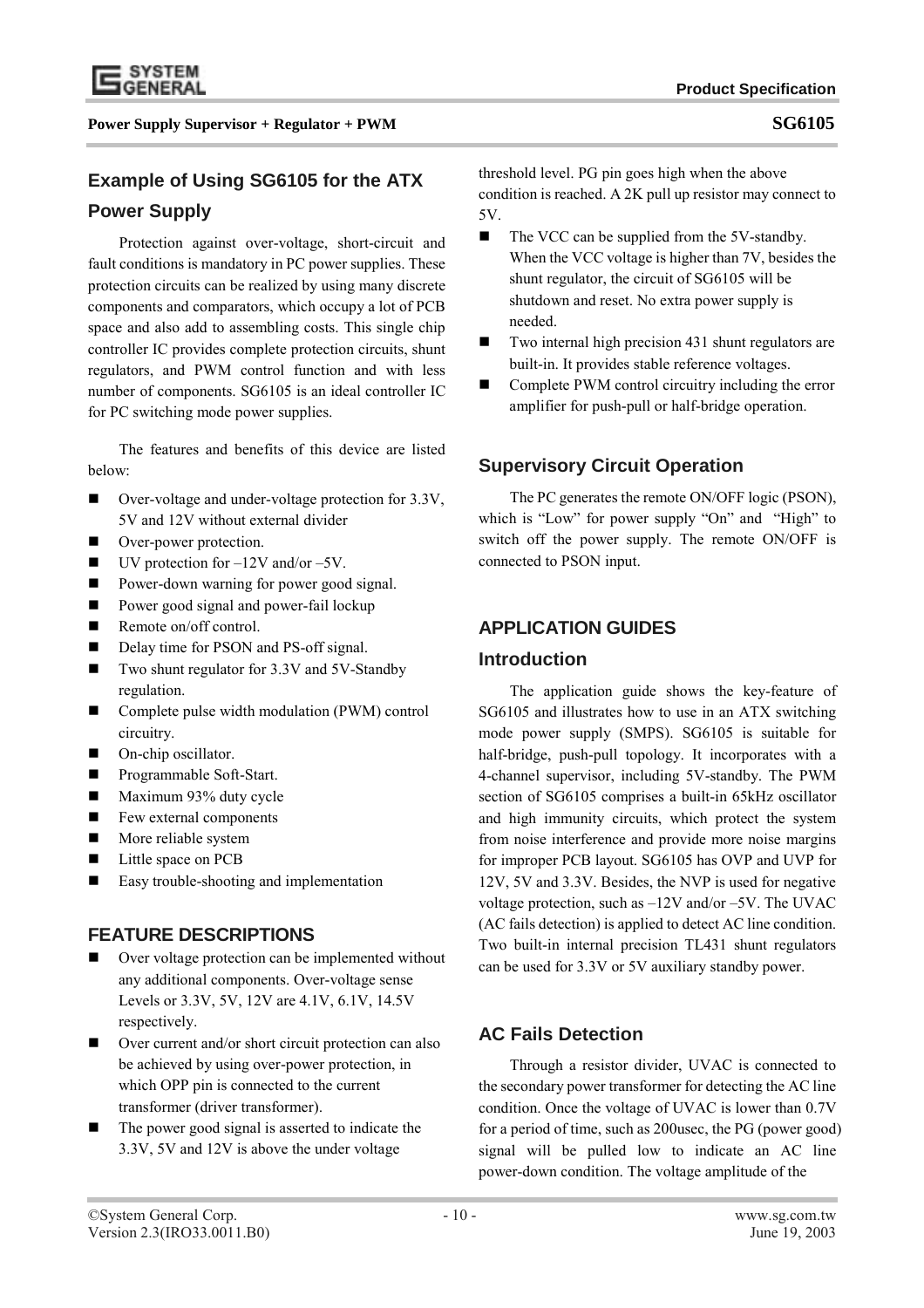

PWM switching signal in the secondary power transformer is proportional to the AC line voltage. Adjust the ratio of resistor divider to decide the threshold of power-down warning. A small capacitor is connected from UVAC to ground for filtering the switching noise.



### **Over Power Protection (OPP)**

The OPP (over power protection) is used for detecting over power and/or short-circuit conditions. When OPPS voltage (p.4, Note-1) is higher than 2.1V and this situation existed for longer than 7 msec, 6105 will pull the PG low and lock off the power outputs.



#### **Negative Voltage Protection**

The NVP provides an UVP (under voltage protection) for negative voltage outputs. An under-voltage represents the phenomenal of the overload condition in negative voltage output. For example, the –12V output may drop to –10V during the overload situation. A resistor determining the threshold of the protection is connected from pin NVP to the negative voltage output. Via this resistor, NVP outputs a 64uA constant current to the negative voltage output. When the NVP voltage is over 2.1V and the situation kept for longer than 7 msec, 6105 will lock the power outputs off.

 $VNVP = 64$  uA  $\times$  (R1 + R2) – V-12V

The power outputs will be locked off when  $VNVP \geq$ 2.1V.

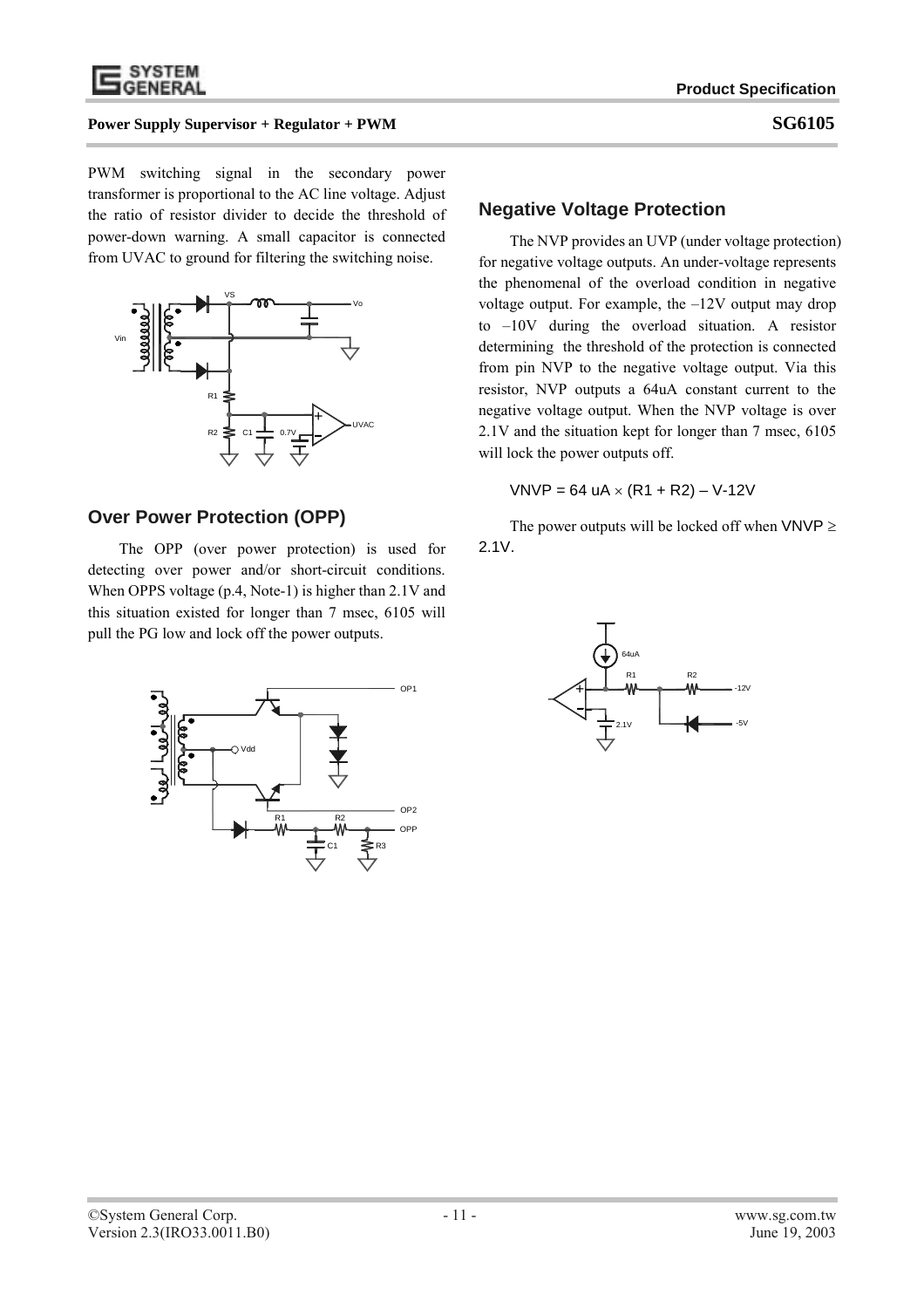

# **MECHANICAL DIMENSIONS**

**20 PINS – DIP (D)** 



 $A1$ 

b1

# **Dimension**

b

| Symbol             | Millimeter  |             |                 | Inch        |             |       |  |
|--------------------|-------------|-------------|-----------------|-------------|-------------|-------|--|
|                    | Min.        | Typ.        | Max.            | Min.        | Typ.        | Max.  |  |
| A                  |             |             | 5.334           |             |             | 0.210 |  |
| A1                 | 0.381       |             |                 | 0.015       |             |       |  |
| A2                 | 3.175       | 3.302       | 3.429           | 0.125       | 0.130       | 0.135 |  |
| b                  |             | 1.524       |                 |             | 0.060       |       |  |
| b1                 |             | 0.457       |                 |             | 0.018       |       |  |
| D                  | 24.892      | 26.162      | 26.924          | 0.980       | 1.030       | 1.060 |  |
| E                  |             | 7.620       |                 |             | 0.300       |       |  |
| E1                 | 6.223       | 6.350       | 6.477           | 0.245       | 0.250       | 0.255 |  |
| e                  |             | 2.540       |                 |             | 0.100       |       |  |
| L                  | 2.921       | 3.302       | 3.810           | 0.115       | 0.130       | 0.150 |  |
| $e_B$              | 8.509       | 9.017       | 9.525           | 0.335       | 0.355       | 0.375 |  |
| $\theta^{\bullet}$ | $0^{\circ}$ | $7^{\circ}$ | 15 <sup>°</sup> | $0^{\circ}$ | $7^{\circ}$ | 15    |  |